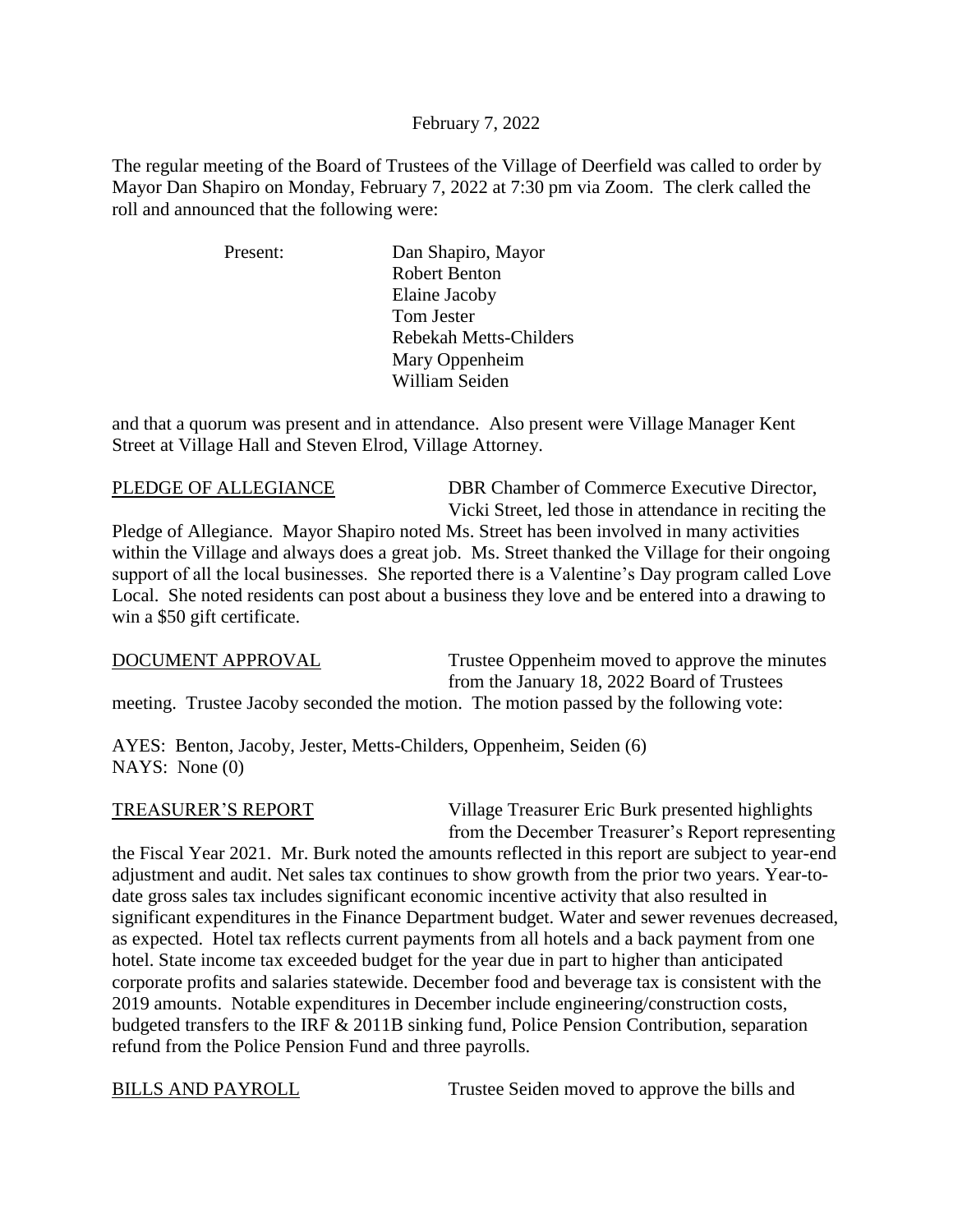Board of Trustees meeting February 7, 2022 Page 2 of 7

payroll dated February 7, 2022. Trustee Benton seconded the motion. The motion passed by the following vote:

AYES: Benton, Jacoby, Jester, Metts-Childers, Oppenheim, Seiden (6) NAYS: None (0)

PUBLIC COMMENT Communications Specialist David Fitzgerald read an email from Dr. Danielle Schneider-Maldonado

regarding the Covid-19 mitigation measures for children that are uncoupled for the risk. The pandemic and absence of normalcy have caused mental health issues in children with 1 in 4 showing depression symptoms and 1 in 5 showing symptoms of anxiety. It is time to discontinue masking in schools. She asked policy makers to reinstall normalcy in schools and appropriately balance the risks. There is no longer a mask mandate. It has been two years.

Mitch Shore expressed concern because he had to call 911 due to vehicles blocking the street. He believes if it were during school exit, an ambulance would not have been able to get to their home on King Richard's Court. Mr. Shore noted there have been a number of traffic violations including blocking driveways, stacking cars  $2 - 3$  deep, etc. He also expressed concern about misleading messaging and support of BLM messaging in the schools, as they go against the police department.

## REPORTS

APPROVAL OF AN AMENDMENT TO 5-0 in favor of the request. A SPECIAL USE FOR TOWNSHIP HIGH

CONSIDERATION AND ACTION The Plan Commission held a Public Hearing on ON THE REPORT AND December 9, 2021 to consider the request from RECOMMENDATION OF THE PLAN District 113 to permit an addition, renovations and COMMISSION ON THE REQUEST FOR site improvements. The Plan Commission voted

SCHOOL DISTRICT 113 TO PERMIT AN The high school is proposing a new 900 seat ADDITION, RENOVATIONS, AND SITE auditorium, a 200-seat studio theater and IMPROVEMENTS TO DEERFIELD HIGHreconstructed support spaces. The proposed SCHOOL AT 1959 WAUKEGAN ROAD addition is 15,855 square feet and 23,586 square feet of reconstruction of the existing space for a

total area of 39,441 square feet for the new auditorium. The petitioner is seeking height modifications for the proposed auditorium from 60' to 75'-8" for the auditorium. As part of the renovations, the existing adjacent bus pick-up and drop-off loop will be removed and replaced further west. Staff is also recommending rooftop mechanical screening and rooftop screening.

Brian Ahmer, Director of Facilities and Mike Denz, Project Architect with FGM Architects, were present. Mr. Denz provided an overview of the proposed project. The current main entrance would be replaced in the addition and would be more visible to Waukegan Road. They propose pavement modifications and a new pedestrian walkway as well as a shift in the bus turnaround. The site improvements include bike racks, planters and decorative bollards as well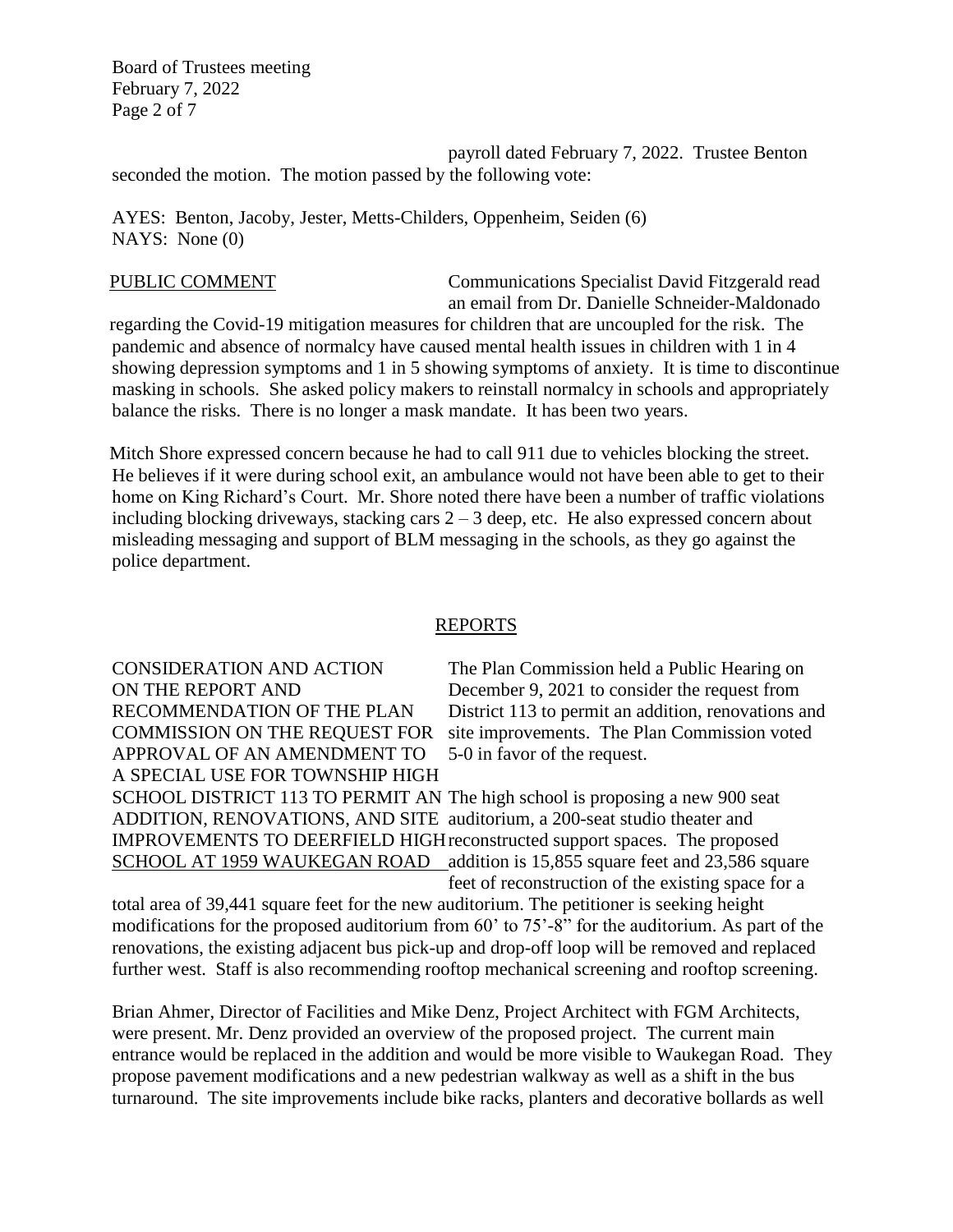Board of Trustees meeting February 7, 2022 Page 3 of 7

as new benches near the front door of the school. Mr. Denz explained they are requesting a 15 foot variance to accommodate the necessary clearances as well as the structural depth.

The proposed landscaping plan includes removing and mitigating some trees as well as adding additional shade trees. They will add perennials, annual grasses and shrubs.

Stephen Corcoron with Ericsson Engineering discussed the traffic patterns and parking. He noted there will be few changes to the traffic and parking. The Plan Commission expressed concern about bus movement throughout the day, but demonstrated busses could also get through. Mr. Corcoron performed a traffic study which found 72% of traffic comes from the south and 28% of traffic comes from the north. He noted in 2020, the student population was 1615, in 2021 it dropped to 1500 and in the future, the student population is expected to drop to 1385. Based on the Village Code, the current parking count of 637 spaces exceeds the required number of spaces.

Trustee Oppenheim asked about the Code requirements that were previously agreed to regarding the HVAC equipment screening. The equipment is visible from Waukegan Road. When the Village questioned this, the district said they wanted to save the money and the district did not need to answer to the Village even though they committed to these requirements. Trustee Oppenheim asked what guarantee the Village has these new units will be screened and the previously agreed upon screening would occur. Mr. Ahmer explained the screening is part of this project and in the scope of the bid documents. He has just started the research of the previous project. While that screening is not part of this project, he would bring it back to the Board of Education. Mr. Street suggested including conditions of providing screening for both the current and prior project. The school has worked to have school parking on the school campus.

Trustee Seiden asked about parking on Village streets. Mr. Corcoran explained the proposal accommodates more parking on campus. Trustee Seiden asked about the vehicles that cannot park in the parking lot. Mr. Ahmer explained the conditions of the proposal do not affect the parking count. Trustee Seiden explained a number of residents have complained about vehicles parking on the streets. He believes the students should be considered as well as the Village Code. Mr. Street believes the reduction in the numbers has reduced the number of complaints . Chief Sliozis noted the problem has resolved itself over the past couple of years.

Trustee Oppenheim asked if the auditorium would be available for use by community groups as the Plan Commission was told the programming was so tight and it would not be possible. Some of the neighbors are not thrilled to see the height of the building and would want it to be a community resource. Mr. Ahmer explained they would like to increase the rentals. They currently do not have the opportunity to have rentals because they use the facility.

Trustee Oppenheim moved to accept the report and recommendation of the Plan Commission on the request for approval of an amendment to a Special Use for Township High School District 113 to permit an addition, renovations and site improvements to Deerfield High School located at 1959 Waukegan Road and direct the Village Attorney to prepare an Ordinance with provisions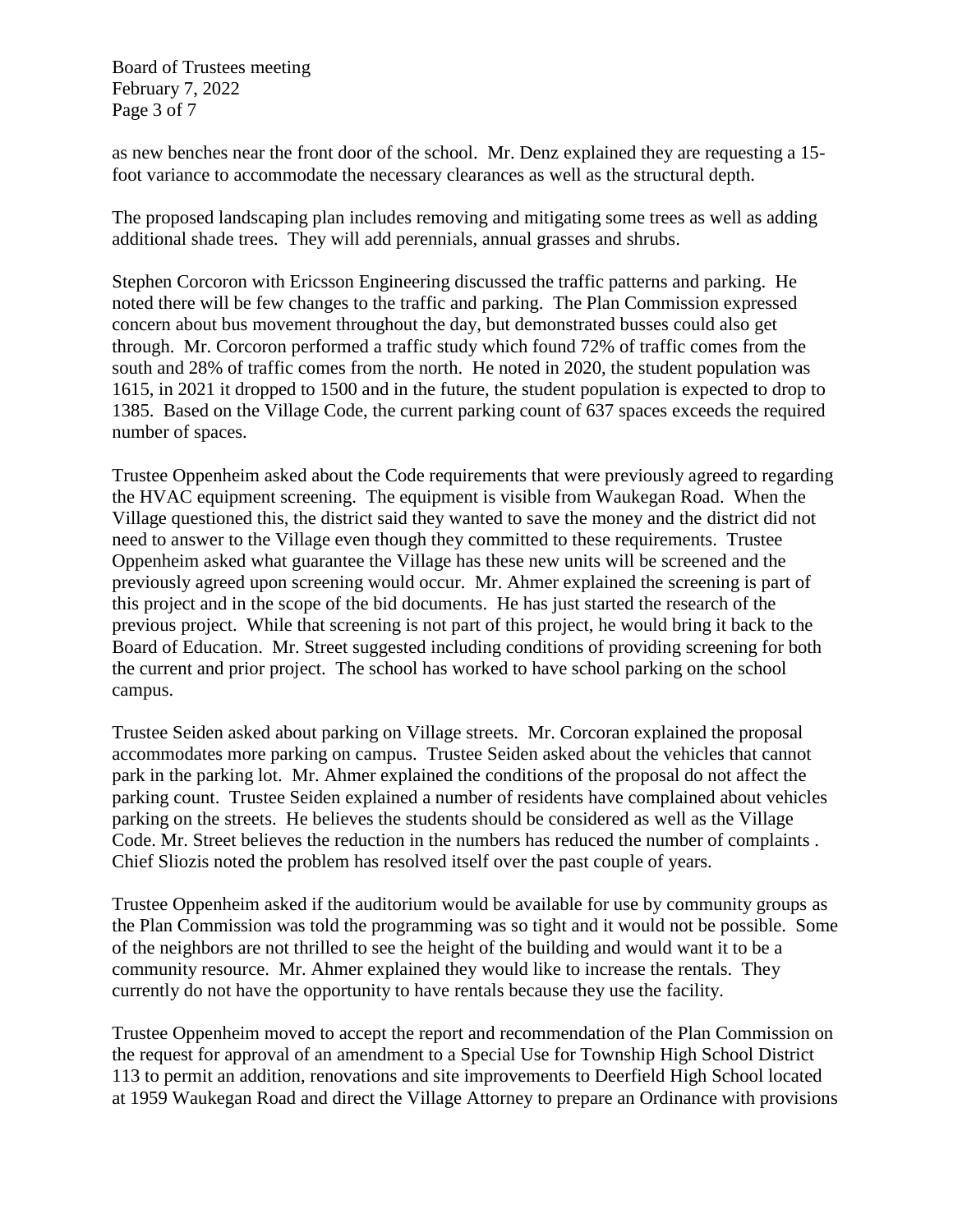Board of Trustees meeting February 7, 2022 Page 4 of 7

guaranteeing the rooftop HVAC units will be screened in the new addition and the 2014 addition. The Village will have a mechanism to ensure that will take place. Trustee Benton seconded the motion. The motion passed by the following vote:

AYES: Benton, Jacoby, Jester, Metts-Childers, Oppenheim, Seiden (6) NAYS: None (0)

### CONSENT AGENDA

AND SALARY PLAN figure.

ORDINANCE O-22-05 AMENDING An Ordinance amending the Village of Deerfield THE VILLAGE OF DEERFIELD WAGE Wage and Salary Plan to correct an erroneous

Trustee Seiden moved to accept the Consent Agenda and adopt the Ordinance amending the Village of Deerfield Wage and Salary Plan. Trustee Oppenheim seconded the motion. The motion passed by the following vote:

AYES: Benton, Jacoby, Jester, Metts-Childers, Oppenheim, Seiden (6) NAYS: None (0)

# OLD BUSINESS

There was no old business.

### NEW BUSINESS

RESOLUTION R-22-06 TO AWARD Assistant to the Village Manager, Justin Keenan, SANITARY SEWER LINING explained the Village has been lining sewers for CONTRACT more than 20 years. In total, over 8,800 linear feet of sanitary sewer is proposed to be lined as part of

this year's project. The contract for sewer lining was competitively bid for FY 2020 and Visu-Sewer was awarded the contract.

The current contract allows for two 1-year extensions. Visu-Sewer is requesting that the Village authorize the second 1-year extension with reasonable unit price increases. Of the seven-unit prices that will be used in 2022; one price went down; two prices went up and four remained the same. The two-unit prices that were increased are still lower than prices submitted by other bidders in 2020. Every segment scheduled for lining in 2022 is in poor condition and in need of lining for the reduction of I/I or for structural rehabilitation.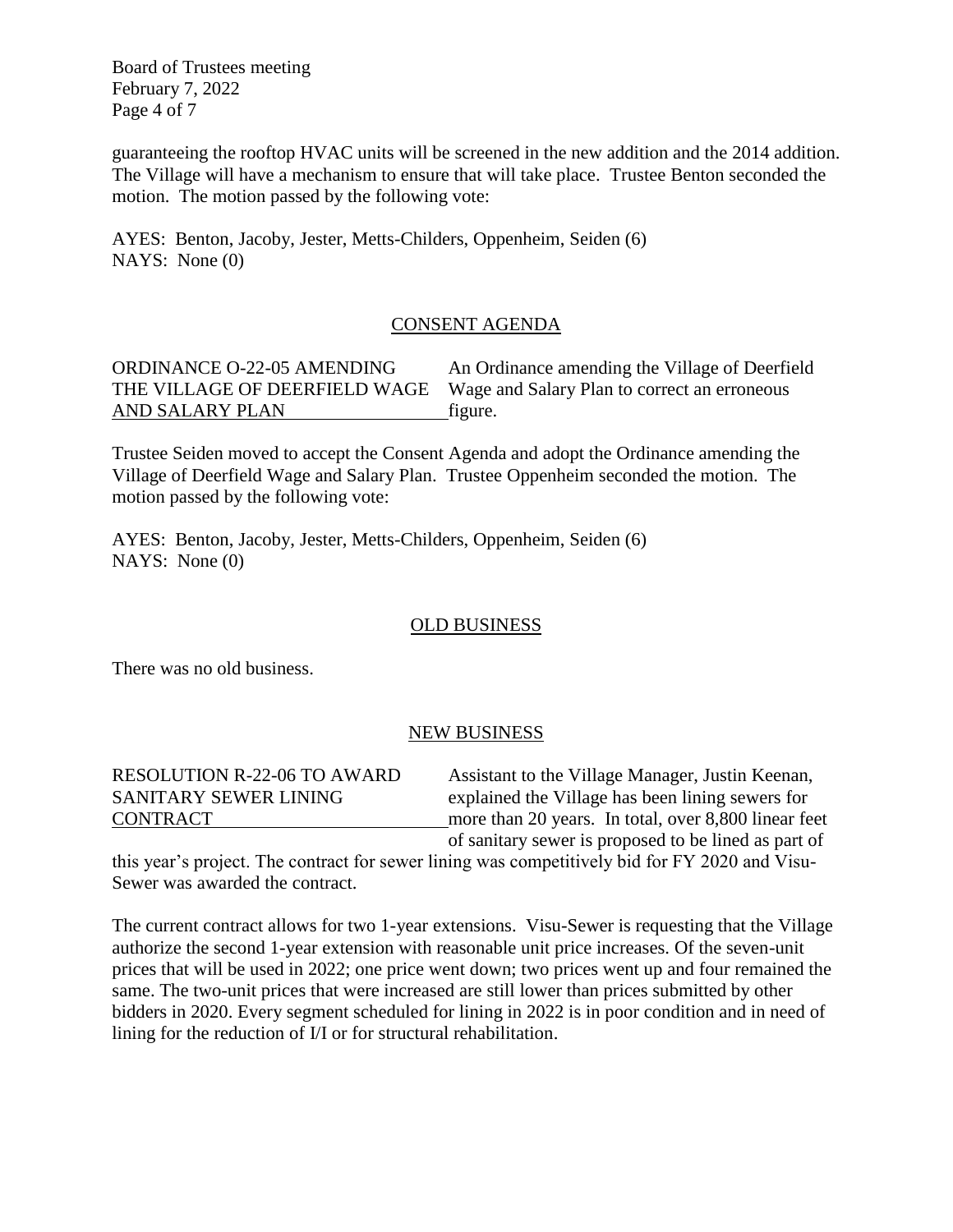Board of Trustees meeting February 7, 2022 Page 5 of 7

Trustee Jester moved to award the contract for the Sewer Lining Program to Visu-Sewer in an amount not to exceed \$425,000. Trustee Seiden seconded the motion. The motion passed by the following vote:

AYES: Benton, Jacoby, Jester, Metts-Childers, Oppenheim, Seiden (6) NAYS: None (0)

RESOLUTION R-22-07 TO AWARD Mr. Keenan explained the storm sewers throughout STORM SEWER LINING CONTRACT the Village have deteriorated over the years and are in need of cleaning and potential rehabilitation.

Until recently, the department has mainly focused on the televising and lining of only sanitary sewers due to I/I concerns. However, as part of the stormwater master plan, the department is beginning to transition its focus on storm sewer needs throughout the Village. As part of this program, storm sewers on streets included in the upcoming street rehabilitation program will be cleaned, televised and lined if needed. Visu-Sewer was the low bidder for the sanitary sewer lining program and there are efficiencies in using the same contractor.

Trustee Seiden moved to waive the competitive bidding process and award the contract for the Storm Sewer Lining to Visu-Sewer in an amount not to exceed \$75,000. Trustee Oppenheim seconded the motion. The motion passed by the following vote:

AYES: Benton, Jacoby, Jester, Metts-Childers, Oppenheim, Seiden (6) NAYS: None (0)

LICENSES BY ONE FOR EUREST Group USA, dba Eurest Dining Services, DINING SERVICES, CONCESSIONAIRE concessionaire for Horizon Therapeutics FOR HORIZON THERAPEUTICS AT 1 located at 1 Horizon Way. HORIZON WAY

ORDINANCE O-22-06 INCREASING An Ordinance increasing the number of Class I THE NUMBER OF CLASS I LIQUOR liquor licenses (cafeteria) by one for Compass

Trustee Benton asked if the Village could gain revenue from this. Mr. Street explained sales tax would still apply. If it is a corporate event where they are providing employees with a pro-bono beverage, the Village will not get sales tax. If an employee purchases a beverage, the Village will get sales tax.

Zubin Kammula, attorney with Compass Group USA, explained that is built into the cost of what Compass Group is charging the client for F&B services.

Trustee Jester moved to approve the Ordinance increasing the number of Class I liquor licenses by one, for Eurest Dining Services, concessionaire for Horizon Therapeutics. Trustee Benton seconded the motion. The motion passed by the following vote:

AYES: Benton, Jacoby, Jester, Metts-Childers, Oppenheim, Seiden (6) NAYS: None (0)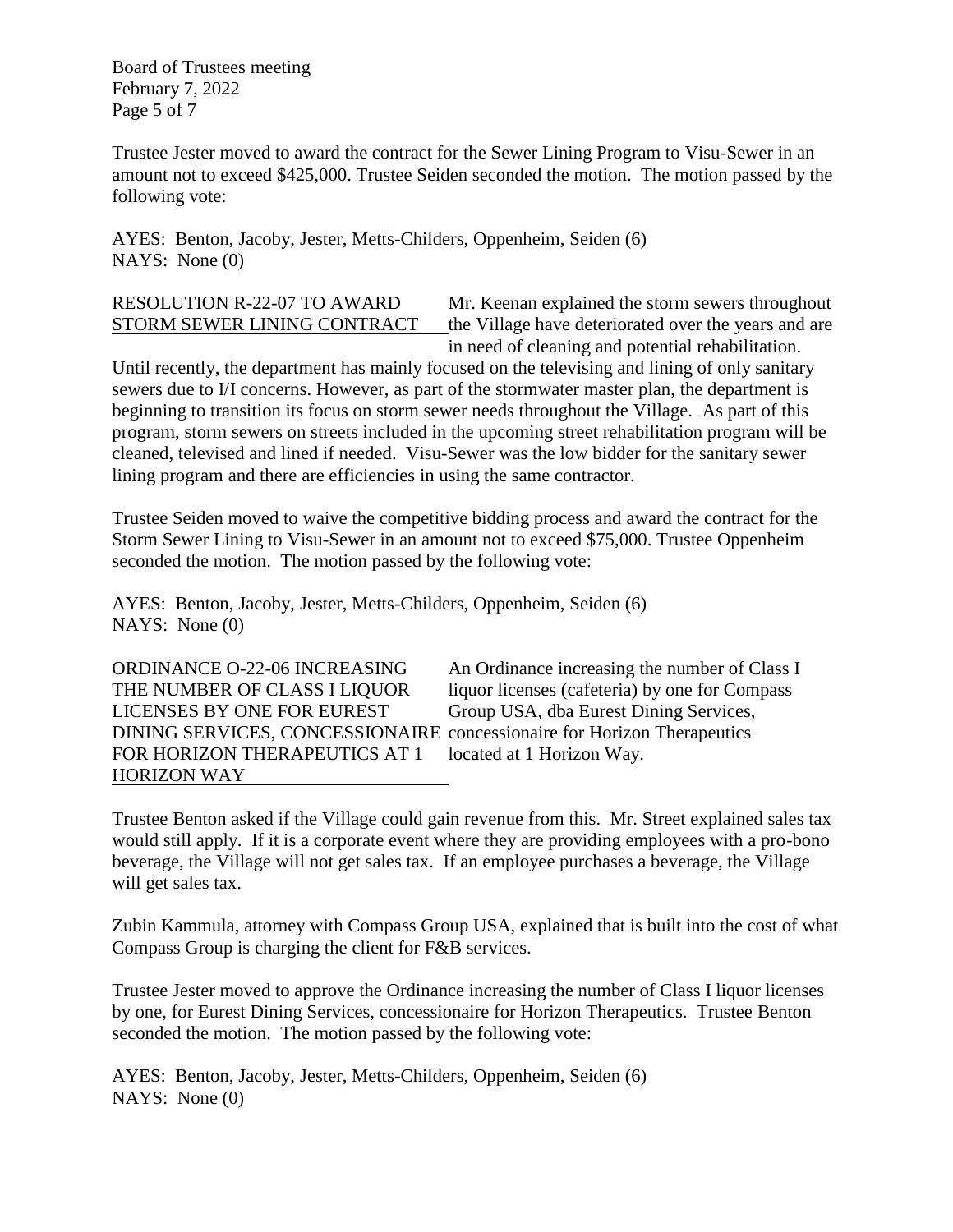Board of Trustees meeting February 7, 2022 Page 6 of 7

RESOLUTION R-22-08 APPROVING AN Mr. Phillips explained the Village approved an IGA INTERGOVERNMENTAL AGREEMENT with the Illinois Department of Transportation in BETWEEN THE VILLAGE OF 2021, which spells out the responsibilities of the DEERFIELD AND THE ILLINOIS Village with respect to traffic signals and the DEPARTMENT OF TRANSPORTATION Village's financial obligation to IDOT.

Since that time, the Illinois Department of Transportation has revised section 2, paragraph h, with respect to indemnification. All maintenance is performed by the Illinois Department of Transportation Electrical Maintenance Contractor (EMC). The EMC contract is competitively bid every two years and is all inclusive of traffic signals and roadway lighting within the Village on State highways. The revised agreement proposes no change to the level of service or maintenance cost.

Trustee Oppenheim moved to adopt the Resolution approving an IGA between the Village of Deerfield and the Illinois Department of Transportation. Trustee Benton seconded the motion. The motion passed by the following vote:

AYES: Benton, Jacoby, Jester, Metts-Childers, Oppenheim, Seiden (6) NAYS: None (0)

### **DISCUSSION**

| <b>RIBBON CUTTING</b>                                         | Mayor Shapiro noted the ribbon cutting for Sweet |
|---------------------------------------------------------------|--------------------------------------------------|
|                                                               | Greens took place on January 18, 2022. He        |
| welcomed them to the community and wished them great success. |                                                  |

NEXT MEETING Mr. Street reported the next Board of Trustees meeting will take place on Tuesday, February 22, 2022 due to Presidents' Day. PUBLIC COMMENT There were no additional Public Comments.

| ADJOURNMENT | There being no further business or discussion,                               |
|-------------|------------------------------------------------------------------------------|
|             | Trustee Oppenheim moved to adjourn the meeting.                              |
|             | Trustee Seiden seconded the motion. The motion passed by the following vote: |

AYES: Benton, Jacoby, Jester, Metts-Childers, Oppenheim, Seiden (6) NAYS: None (0)

The meeting was adjourned at 8:44 pm.

The next regular Board of Trustees meeting is scheduled to take place on Tuesday, February 22, 2022 at 7:30 pm.